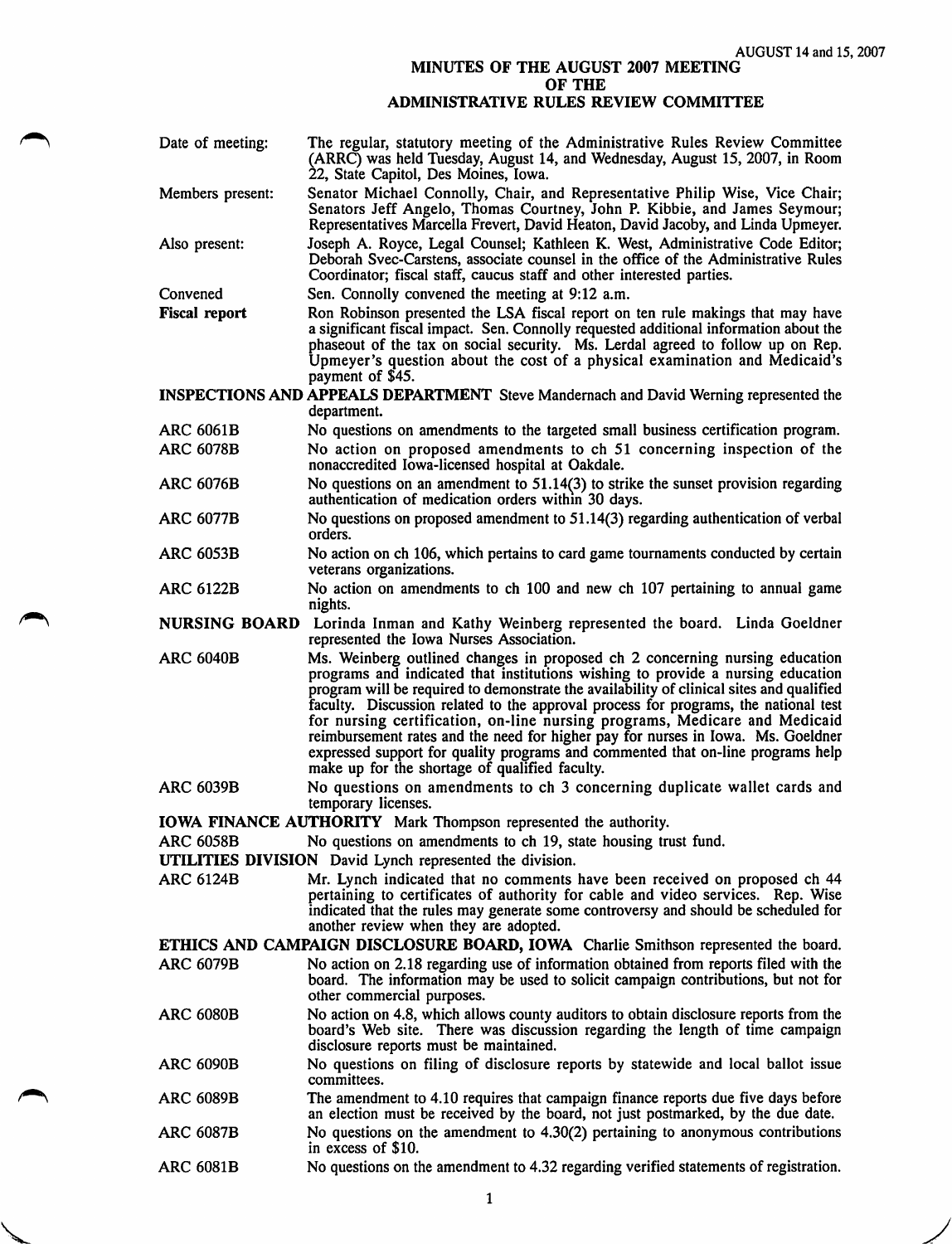|                           | Ethics and Campaign Disclosure Board (continued)                                                                                                                                                                                                                                                                                                                                                                                                                                                                                                                                                                                                                                                                                                                                                                                                                                                                                                                                                                                                                                                                             |
|---------------------------|------------------------------------------------------------------------------------------------------------------------------------------------------------------------------------------------------------------------------------------------------------------------------------------------------------------------------------------------------------------------------------------------------------------------------------------------------------------------------------------------------------------------------------------------------------------------------------------------------------------------------------------------------------------------------------------------------------------------------------------------------------------------------------------------------------------------------------------------------------------------------------------------------------------------------------------------------------------------------------------------------------------------------------------------------------------------------------------------------------------------------|
| <b>ARC 6088B</b>          | No questions on correction of a cross reference in 4.35.                                                                                                                                                                                                                                                                                                                                                                                                                                                                                                                                                                                                                                                                                                                                                                                                                                                                                                                                                                                                                                                                     |
| <b>ARC 6082B</b>          | No action on 6.10 concerning sales of goods or services to state agencies by state<br>officials and employees. Mr. Smithson clarified that this rule applies to the executive<br>branch only.                                                                                                                                                                                                                                                                                                                                                                                                                                                                                                                                                                                                                                                                                                                                                                                                                                                                                                                                |
|                           | LABOR SERVICES DIVISION Kathleen Uehling and David Neil represented the division. Jim<br>Obradovich represented Ultimate Fighting Championship (UFC).                                                                                                                                                                                                                                                                                                                                                                                                                                                                                                                                                                                                                                                                                                                                                                                                                                                                                                                                                                        |
| <b>ARC 6121B</b>          | Subrule 177.2(2) pertains to promoter responsibility for professional shoot-fighting<br>events. Mr. Obradovich contended that this and the next two rule makings were<br>based on failed legislation. Discussion related to the authority of the division to<br>regulate shoot-fighting under its statutory authority to regulate boxing. Ms. Uehling<br>stated that the language for this amendment was taken directly from the Code.                                                                                                                                                                                                                                                                                                                                                                                                                                                                                                                                                                                                                                                                                       |
| <b>ARC 6120B</b>          | With the rescission of 177.9, the labor commissioner is not required to attend every<br>shoot-fighting event.                                                                                                                                                                                                                                                                                                                                                                                                                                                                                                                                                                                                                                                                                                                                                                                                                                                                                                                                                                                                                |
| <b>ARC 6125B</b>          | Rule 177.10 requires promoters to provide life and health insurance coverage for<br>professional shoot fighters. Members generally agreed that the coverage limits<br>specified by the rule are very minimal. Discussion related to liability of the state.                                                                                                                                                                                                                                                                                                                                                                                                                                                                                                                                                                                                                                                                                                                                                                                                                                                                  |
| Motion to refer           | Sen. Kibbie moved a referral of all three rule makings to the General Assembly.                                                                                                                                                                                                                                                                                                                                                                                                                                                                                                                                                                                                                                                                                                                                                                                                                                                                                                                                                                                                                                              |
| Motion carried            | By a unanimous roll-call vote, the committee referred the amendments to ch 177 to<br>the legislature.                                                                                                                                                                                                                                                                                                                                                                                                                                                                                                                                                                                                                                                                                                                                                                                                                                                                                                                                                                                                                        |
| <b>Committee business</b> | Senator Kibbie moved approval of the minutes of the July 2007 meeting. The motion<br>carried.                                                                                                                                                                                                                                                                                                                                                                                                                                                                                                                                                                                                                                                                                                                                                                                                                                                                                                                                                                                                                                |
|                           | The next meeting will be Tuesday, September 11, 2007.<br><b>ENVIRONMENTAL PROTECTION COMMISSION</b> Christine Paulson, Jim McGraw, Diane Moles,                                                                                                                                                                                                                                                                                                                                                                                                                                                                                                                                                                                                                                                                                                                                                                                                                                                                                                                                                                              |
|                           | David Wornson, Paul Nelson, Jon Tack and Richard Leopold represented the<br>commission. Becky Weber represented Region 7 of the U.S. EPA. Commenters<br>included Julie Ketchum of Waste Management, Vickie Moorehead of South Dallas<br>Landfill, Hal Morton of the Des Moines County Regional Solid Waste Commission,<br>Michael Fox of Fremont County Landfill, Myron Magwitz of Page County Landfill<br>and Recycling, Cindy Turkle of Turkle-Clark Environmental Consulting, Gary<br>Schmidt of the regional facility in Fort Dodge, David Hageman of Winneshiek<br>County, Kathy Morris of the Waste Commission of Scott County, Ken Slater of the<br>Cherokee County Solid Waste Commission, Nela Seaman of the Sierra Club, and<br>David Nelsen of Landfill of North Iowa in Mason City.                                                                                                                                                                                                                                                                                                                              |
| <b>ARC 6091B</b>          | No action on amendments related to air quality and ethanol production facilities. Ms.<br>Paulson indicated that these amendments may be adopted and filed emergency after<br>notice as a benefit to ethanol production facilities.                                                                                                                                                                                                                                                                                                                                                                                                                                                                                                                                                                                                                                                                                                                                                                                                                                                                                           |
| <b>ARC 6092B</b>          | No questions on proposed amendments to ch 34 relative to CAIR and CAMR.                                                                                                                                                                                                                                                                                                                                                                                                                                                                                                                                                                                                                                                                                                                                                                                                                                                                                                                                                                                                                                                      |
| <b>ARC 6074B</b>          | No questions on amendments to chs 40 and 43 concerning minor water main<br>construction permits.                                                                                                                                                                                                                                                                                                                                                                                                                                                                                                                                                                                                                                                                                                                                                                                                                                                                                                                                                                                                                             |
| <b>ARC 6072B</b>          | Proposed amendments to ch 135 implement federal provisions pertaining to<br>underground storage tank systems. Members suggested use of the ICN so that<br>hearings could be held statewide.                                                                                                                                                                                                                                                                                                                                                                                                                                                                                                                                                                                                                                                                                                                                                                                                                                                                                                                                  |
| <b>ARC 6073B</b>          | The legislature transferred regulatory authority for underground storage tank installer<br>and inspector licensing from the Iowa comprehensive petroleum underground storage<br>tank fund board to the commission. These amendments implement that transfer.                                                                                                                                                                                                                                                                                                                                                                                                                                                                                                                                                                                                                                                                                                                                                                                                                                                                 |
| Held over from July       | Amendments relative to sanitary landfills for municipal solid waste and groundwater<br>protection systems for the disposal of nonhazardous wastes were held over from the<br>July 2007 ARRC meeting.                                                                                                                                                                                                                                                                                                                                                                                                                                                                                                                                                                                                                                                                                                                                                                                                                                                                                                                         |
|                           | Mr. Tack reported that, as requested by the committee, the department has met with<br>the Des Moines County Landfill and with Waste Management, solutions have been<br>offered and progress has been made; additional information that the committee<br>requested has been provided; and representatives from the EPA are in attendance at<br>this ARRC meeting. Mr. Leopold commented that the rule-making process has been<br>open and inclusive. Before submitting the rules to the EPC, the department held<br>approximately 30 meetings with stakeholders; hired outside consultants to compare<br>these rules with those of surrounding states; prepared a regulatory analysis, a fiscal<br>analysis and a fiscal impact statement; and extended the public comment period<br>twice. Mr. Leopold reported that most landfills are in compliance or are moving<br>toward compliance and emphasized that that department is willing to approve<br>alternative designs if it can be demonstrated, on a site-by-site basis, that the<br>alternative design is as protective of the groundwater as the encirclement design. |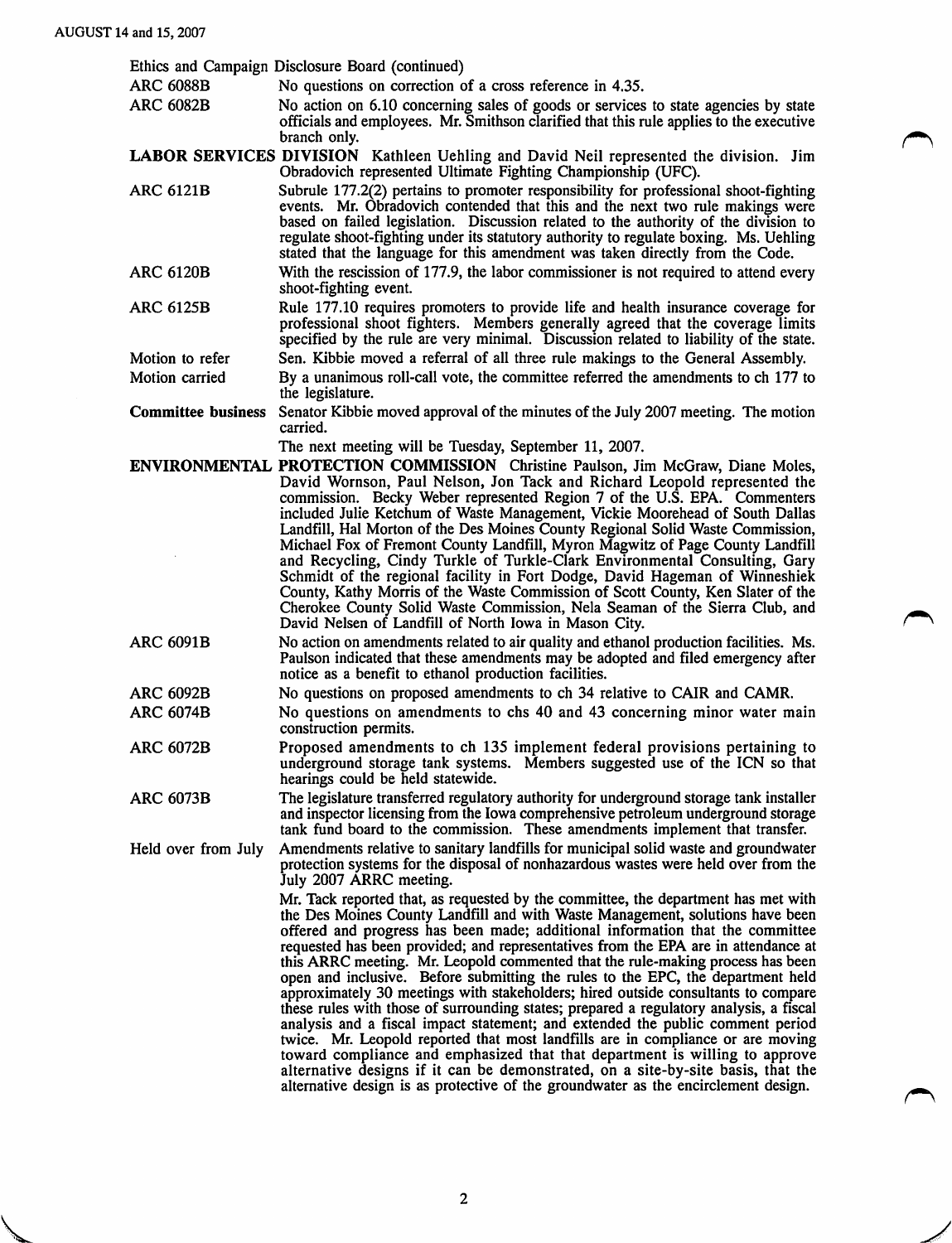## Environmental Protection Commission (continued)

Ms. Weber summarized landfill regulation since passage of the Resource Conservation and Recovery Act in 1976 and noted that in 1997 Iowa became an approved state for enforcement of uniform federal landfill design standards intended to provide groundwater protection; and, as an approved state, Iowa may take advantage of 28 points of flexibility. Ms. Weber stated that these Iowa rules conform to EPA standards and noted that, if the rules did not conform, citizens could seek remedies for noncompliance through litigation or by petition to the EPA.

Opponents expressed concern that landfills considered proactive in the 1990s and approved under the 1997 rules are now considered noncompliant, concern about the cost of compliance, concern that the three-year window for compliance is not adequate, concern that performance standards for an alternate design may be unattainable, and concern that plastic liners may leak and provide less protection than compacted clay.

Ms. Ketchum stated that Waste Management has met with the department and confirmed that, with only one issue remaining, significant progress has been made. Ms. Morris expressed support for the rules and appreciation for the degree of stakeholder involvement. Ms. Seaman expressed the support of the Sierra Club and asserted that all landfill operators have been aware of the federal requirements and should have prepared for compliance.

Ms. Weber clarified that even without state rules, the federal regulations apply. Ms. Weber advised the committee that the existing EPC rules do not meet federal standards and that these new rules meet, but do not exceed, the minimum federal standards. Rep. Wise requested and received a summary of current provisions that do not meet the federal standards. Mr. Leopold assured Sen. Connolly that the department will continue to work with landfills on environmentally sound solutions. Sen. Kibbie suggested that the department provide the committee an explanation in layman's language of the flexibility available to the department. Sen. Angelo voiced concern about prior approvals granted under rules that were not in compliance with the federal regulations. Members agreed to revisit the matter in September and asked that the department provide evidence that progress is being made.

## Wednesday, August 15, 2007

- Members present: Senator Michael Connolly, Chair, and Representative Philip Wise, Vice Chair; Senators Jeff Angelo, John R Kibbie, and James Seymour; Representatives Marcella **Frevert, David Heaton, and David Jacoby.** Senator Courtney and Representative Upmeyer were not in attendance.
	- VETERANS AFFAIRS, IOWA DEPARTMENT OF Patrick Palmersheim represented the department. ARC 6094B No action on amendments to ch 11 to expand coverage for the injured veterans grant program. Mr. Palmersheim thanked the committee for its role in facilitating release of information from the VA in Washington, D.C.

ARC 6093B No action on ch 13, Vietnam Conflict veterans bonus.

ARC 6126B No action on proposed ch 14, veterans trust fund. Discussion related to the purpose of the fund and how it will be administered, efforts to avoid duplication of county services, and suicide prevention measures. Sen. Kibbie asked Mr. Palmersheim to provide Mr. Royce with a summary of public comments before the final rules come before the committee.

SECRETARY OF STATE Sandy Steinbach and Linda Langenberg represented the secretary of state.

- ARC 6129B No action on amendments to chs 21, 22 and 26, which implement the requirement that direct recording electronic voting equipment include a paper record. Ms. Steinbach reported that 72 counties will have to make changes. Discussion related to pending federal legislation that may affect these amendments.
- ARC 6063B No action on amendments to ch 21 concerning absentee voting.
- ARC 6128B No questions on proposed amendments to ch 21 concerning absentee voting and electioneering at satellite absentee voting stations.

ARC 6130B No action on proposed amendments to ch 22 regarding testing of voting equipment. PUBLIC HEALTH DEPARTMENT Barb Nervig represented the department.

- ARC 6118B No action on proposed amendments to ch 4, center for congenital and inherited disorders.
- ARC 6116B No questions on the rescission of ch 10.
- ARC 6106B No action on amendments to the radiation rules to conform to federal requirements. ARC 6108B No action on ch 56, brain injury services program. Ms. Nervig reported that 60 applications for the cost-share program have been received and the waiting list for the DHS waiver has decreased.
- ARC 6117B No questions on the rescission of ch 82.

 $\sqrt{2}$ 

- ARC 6109B No questions on amendments to ch 93, abuse education review panel.
- ARC 6111B No questions on proposed ch 130, emergency medical services advisory council.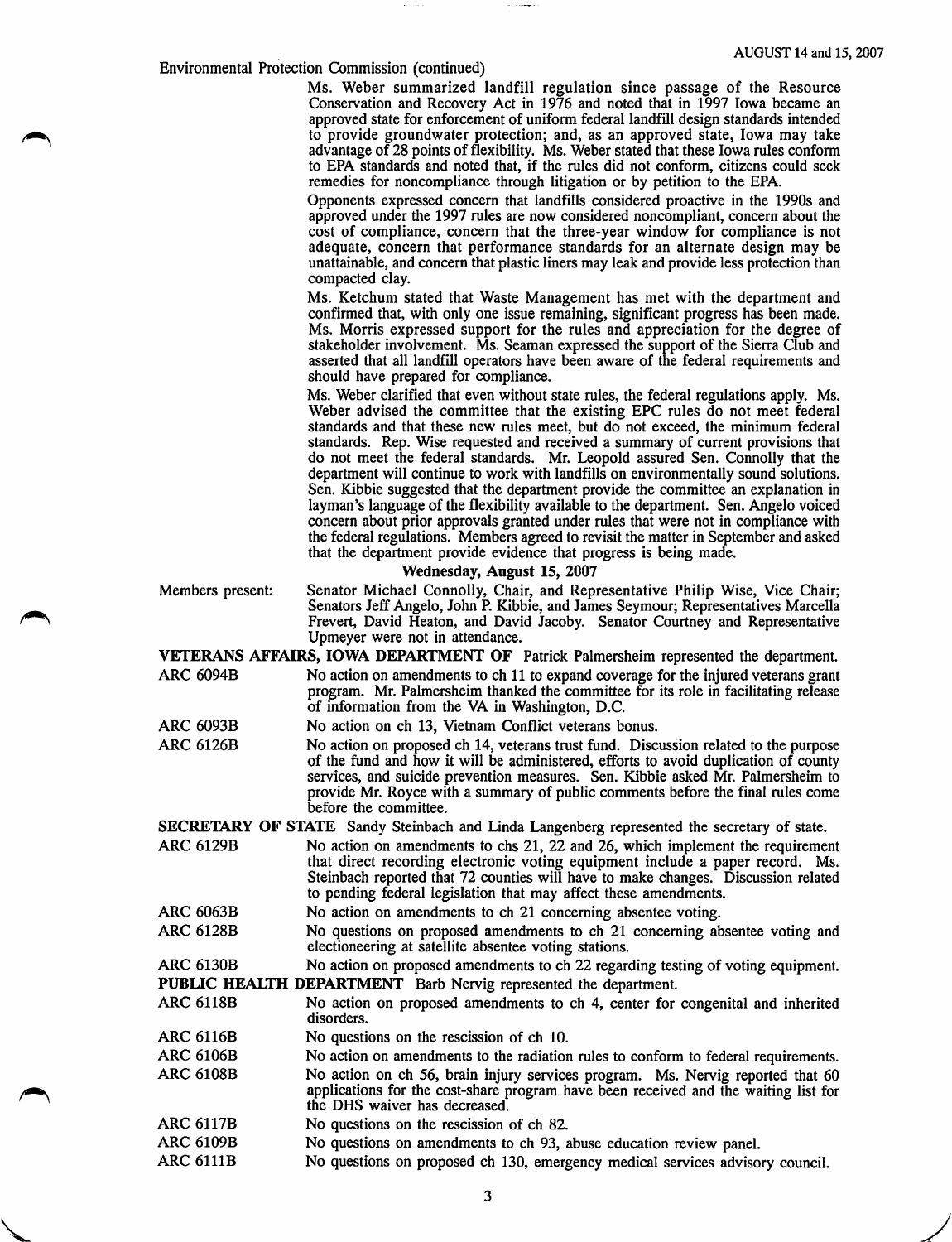| Public Health Department (continued)<br><b>ARC 6110B</b>                          |                                                                                                                                                                                                                                                                                                                                                                                                                                                   |  |
|-----------------------------------------------------------------------------------|---------------------------------------------------------------------------------------------------------------------------------------------------------------------------------------------------------------------------------------------------------------------------------------------------------------------------------------------------------------------------------------------------------------------------------------------------|--|
|                                                                                   | No questions on amendments to ch 131 pertaining to training, education and<br>certification of EMS providers.                                                                                                                                                                                                                                                                                                                                     |  |
| <b>ARC 6114B</b>                                                                  | No questions on proposed update of the trauma registry data dictionary for reportable<br>patient data.                                                                                                                                                                                                                                                                                                                                            |  |
| <b>ARC 6112B</b>                                                                  | No questions on amendments to ch 157 concerning the drinking drivers course<br>offered by substance abuse treatment and assessment programs.                                                                                                                                                                                                                                                                                                      |  |
| <b>ARC 6115B</b>                                                                  | No questions on 173.14 concerning subpoenas.                                                                                                                                                                                                                                                                                                                                                                                                      |  |
| <b>ARC 6071B</b>                                                                  | EDUCATIONAL EXAMINERS BOARD George Maurer and Susan Fischer represented the board.<br>No questions on proposed 1.2 pertaining to board membership.                                                                                                                                                                                                                                                                                                |  |
| <b>ARC 6069B</b>                                                                  | The amendment to 14.104 requires a credential evaluation report and a demonstration                                                                                                                                                                                                                                                                                                                                                               |  |
| <b>ARC 6103B</b>                                                                  | of proficiency in English by applicants from foreign institutions.<br>No action on the proposed middle school endorsement, which would allow teachers                                                                                                                                                                                                                                                                                             |  |
|                                                                                   | to focus on two, rather than all four, content areas.                                                                                                                                                                                                                                                                                                                                                                                             |  |
| <b>ARC 6102B</b>                                                                  | No action on the proposed language arts endorsement, which combines English,<br>speech and journalism.                                                                                                                                                                                                                                                                                                                                            |  |
| <b>ARC 6067B</b>                                                                  | No questions on 14.143, which pertains to substitute authorization at the elementary<br>school level for paraeducators.                                                                                                                                                                                                                                                                                                                           |  |
| <b>ARC 6104B</b>                                                                  | No action on 14.144 concerning removal or reinstatement of an endorsement.<br>PUBLIC SAFETY DEPARTMENT Mike Coveyou, Jessica Lown, Randy Novak, and David Jobes<br>represented the department                                                                                                                                                                                                                                                     |  |
| <b>ARC 6047B</b>                                                                  | Subrule 11.21(4) implements national criminal history checks for teacher applicants.<br>Mr. Coveyou noted that the "thorough background investigation" required by the<br>statute will be very costly for school districts; discussion about the possible need for<br>legislation ensued.                                                                                                                                                         |  |
| <b>ARC 6049B</b>                                                                  | Amendments to ch 25 pertain to confidentiality of records containing security<br>procedures or emergency preparedness information and release of official<br>photographs of department employees. Discussion related to possible conflicts<br>between the peace officer bill of rights and provisions related to access to public<br>records.                                                                                                     |  |
| <b>ARC 6065B</b>                                                                  | No action on amendments to ch 259 regarding fire training facilities. In response<br>to questions raised by Rep. Frevert, Mr. Coveyou indicated that there is no statutory<br>authorization for the department to pay for physical examinations for volunteer<br>fire fighters and that all regional training facilities are centers for homeland security<br>preparedness.                                                                       |  |
|                                                                                   | HISTORICAL DIVISION Gordon Hendrickson and Kathy Gourley represented the division.                                                                                                                                                                                                                                                                                                                                                                |  |
| <b>ARC 6062B</b>                                                                  | No action on ch 48, which pertains to historic preservation and cultural and<br>entertainment district tax credits. Mr. Hendrickson outlined the review sequencing<br>categories and noted that applications within each category are assigned a random<br>number. Rep. Frevert asked that the minutes reflect Mr. Hendrickson's expression<br>of appreciation for the work of the staff of the administrative code office.                       |  |
| REAL ESTATE APPRAISER EXAMINING BOARD Sylvia King represented the board.          |                                                                                                                                                                                                                                                                                                                                                                                                                                                   |  |
| <b>ARC 6113B</b>                                                                  | No action on amendments to ch 3 proposed in response to federal guidelines<br>concerning examination and work product review.                                                                                                                                                                                                                                                                                                                     |  |
| <b>ARC 6107B</b>                                                                  | No action on amendments to increase registration fees in order to fund a full-time<br>investigator.                                                                                                                                                                                                                                                                                                                                               |  |
| <b>REVENUE DEPARTMENT</b> David Casey and Jim McNulty represented the department. |                                                                                                                                                                                                                                                                                                                                                                                                                                                   |  |
| <b>ARC 6056B</b>                                                                  | No questions on amendments to individual income tax rules pertaining to filing<br>thresholds for persons over the age of 65 and phaseout of tax on social security.                                                                                                                                                                                                                                                                               |  |
| ARC 6055B                                                                         | No action on the proposed amendment to $68.2(1)$ , which sets the tax rates for<br>gasoline, E-10 and E-85.                                                                                                                                                                                                                                                                                                                                       |  |
|                                                                                   | HUMAN SERVICES DEPARTMENT Nancy Freudenberg, Mary Nelson, and Jan Clausen represented<br>the department. Diane Stahle represented the office of attorney general. Linda<br>Hinton represented the Iowa State Association of Counties. Shelly Chandler<br>represented the Iowa Association of Community Providers. Mikki Stier represented<br>Broadlawns Medical Center. Gary Gansemer and William Brown represented<br>Hillcrest Family Services. |  |
| <b>ARC 6101B</b>                                                                  | No questions on proposed amendments to ch 25 regarding disability services<br>management.                                                                                                                                                                                                                                                                                                                                                         |  |
| <b>ARC 6042B</b>                                                                  | Amendments to 25.41 pertain to data reporting by CPC administrators relative to<br>expenditures for mental health, mental retardation, and developmental disability<br>services. Ms. Hinton distributed a chart to illustrate additional information that<br>counties are required to report.                                                                                                                                                     |  |
| <b>ARC 6100B</b>                                                                  | Amendments to ch 65 relate to eligibility for the food assistance program and allow<br>for a choice of a standard medical expense deduction or a deduction based on actual<br>medical expenses. The amendments also recalculate the utility deduction allowance.                                                                                                                                                                                  |  |